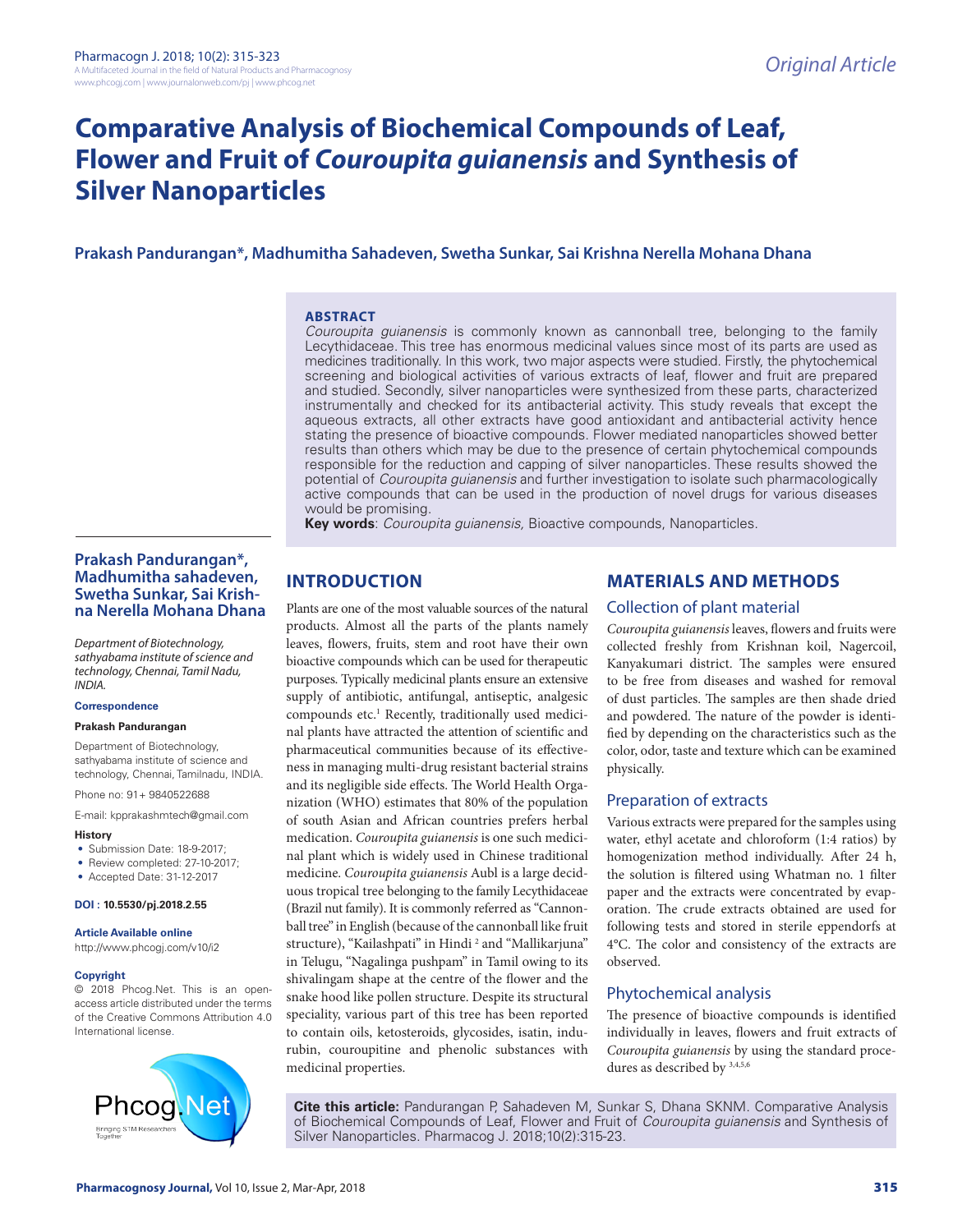# Test for Carbohydrates

To 0.5ml of filtrate, 0.5ml of Benedict's reagent is added. The mixture is then heated on a boiling water bath for 2 min. A characteristic colored precipitate indicates the presence of sugar.

# Test for Alkaloids

To a few drops of plant sample extract, 2 drops of Mayer's reagent are added along the sides of test tube. Appearance of white creamy precipitate indicates the presence of alkaloids.

# Test for Amino acids

To 2 ml of aqueous filtrate, 2 drops of Ninhydrin solution is added. Appearance of purple color indicates the presence of amino acids.

# Test for Theo bromine

The extract is dissolved in 2 test tubes with 1ml of hot water and 1 ml of cold water each. If the extract dissolves in hot water and does not dissolve in cold water, it indicates the presence of Theo bromine.

# Test for Saponins

The extract is diluted with distilled water and made up to 20 ml. The suspension is shaken for 15 min. Formation of foam indicates the presence of Saponins.

#### Test for Glycosides

To 2 ml of filtered hydrolysate, 3ml of chloroform is added, shaken and the chloroform layer is separated, and 10% ammonia solution is added to it. Pink color indicates presence of glycosides.

# Test for Phytosterols

The extract is dissolved in 2 ml of acetic anhydride. To this, 1 or 2 drops of concentrated sulfuric acid is added slowly along the sides of the test tube. An array of color change shows the presence of Phytosterols.

# Test for Flavonoids

Extracts were treated with few drops of lead acetate solution. Formation of yellow color precipitate indicates the presence of flavonoids.

#### Test for Tannins

To a few drops of extract, 2ml of dilute ferric chloride solution (5%) is added. Formation of violet color indicates the presence of tannins.

#### Test for Terpenoids

To a 2 ml of extract, few drops of saturated solution of trichloro acetic acid are used. Formation of colored precipitate confirms the presence of terpenoids.

# Determination of antioxidant activity by DPPH-scavenging assay

The free radical scavenging activity of the leaves, flowers and fruit extracts of *Couroupita guianensis* and of standard solution (ascorbic acid) was investigated using 1, 1-diphenyl-2-picrylhydrazyl (DPPH) radical scavenging method as reported in the literature<sup>7</sup> using Ascorbic acid as standard.

Briefly, 0.1 mM of ethanolic DPPH radical solution was prepared in ethanol and initial absorbance was measured at 517 nm. An aliquot (1.0 ml) of each sample (with appropriate dilution 100 µg/ml) was added to 3.0 ml of ethanolic DPPH radical solution. Decrease in colour was measured after incubation in dark for 30 min.

Scavenging activity (%) =  $\frac{(AbsControl - Abssample)}{AbsControl} \times 100$ 

# Antibacterial activity of the extracts by agar well diffusion method

The antibacterial activity of different extracts of leaves, flowers and fruits were evaluated against 3 bacteria which includes 2 g-negative bacteria (*Pseudomonas aeuroginosa* and *Escherichia coli*) and a g-positive bacteria (*Bacillus subtilis*) by agar well diffusion assay as described.<sup>8</sup> The bacterial test organisms were grown in nutrient broth for 24 h. One milliliter nutrient broth culture of each bacterial organism was used to prepare bacterial lawns on nutrient agar plates. The wells were cut and 100 μL of extract was loaded and incubated at 37°C. The plates were examined for evidence of zones of inhibition, which appear as a clear area around the wells.

#### TLC analysis

Thin-layer chromatography (TLC) is a chromatography technique used to separate non-volatile mixtures. Thin-layer chromatography is performed on a sheet of glass, plastic, or aluminum foil, which is coated with a thin layer of adsorbent material, usually silica gel, aluminum oxide (alumina), or cellulose. This layer of adsorbent is known as the stationary phase. After the sample has been applied on the plate, a solvent or solvent mixture (known as the mobile phase) is drawn up the plate via capillary action. Because different analytes ascend the TLC plate at different rates, separation is achieved. To quantify the results, the distance being considered is divided by the total distance travelled by the mobile phase. (The mobile phase must not be allowed to reach the end of the stationary phase).

 $R_{\rm F}$  = Distance travelled by the solute / Distance travelled by the solvent The plates are then removed, dried and seen under UV light chamber to view the separated bands clearly.

#### Green synthesis of silver nanoparticles

Aqueous extract of leaves, flower and fruits were prepared by dissolving of 5 g of respective sample powders in 50 ml of distilled water and kept in water bath at 100°C for 15 mins.The filtrate obtained is then added to  $1mm$  of  $AgNO<sub>3</sub>$  in the ratio 1:4 individually. The obtained sample solutions are then placed in water bath at 70°C for 15mins and incubated for overnight in a dark place. The presence of dark brown color indicates the presence of silver nitrate. The solutions are then centrifuged, and the obtained pellet is lyophilized and kept for further uses.<sup>9</sup>

# Characterization of silver nanoparticles

The formation of AgNPs was followed by visual observation of color change from pale white to brown and was further confirmed by the sharp peaks given by the AgNPs in the visible region from UV – Vis spectrum of the reacting solution using Perkin-Elmer Lamda-45 spectrophotometer, in a 1cm path quartz cell at a resolution of 1 nm from 250 to 800 nm. The studies on morphology, size, composition and the distribution of nanoparticles were performed by Transmission Electron Microscopic (TEM) analysis using a TEM, JEM- 1200EX, JEOL Ltd., Japan, Scanning Electron Microscope (SEM) using Hitachi S-4500 SEM and energy dispersive spectroscopy (EDAX) as an attachment on SEM. The probable biomolecules involved in the synthesis and stabilization of nanoparticles was recorded by FTIR spectrum using FTIR Nicolet Avatar 660 (Nicolet, USA).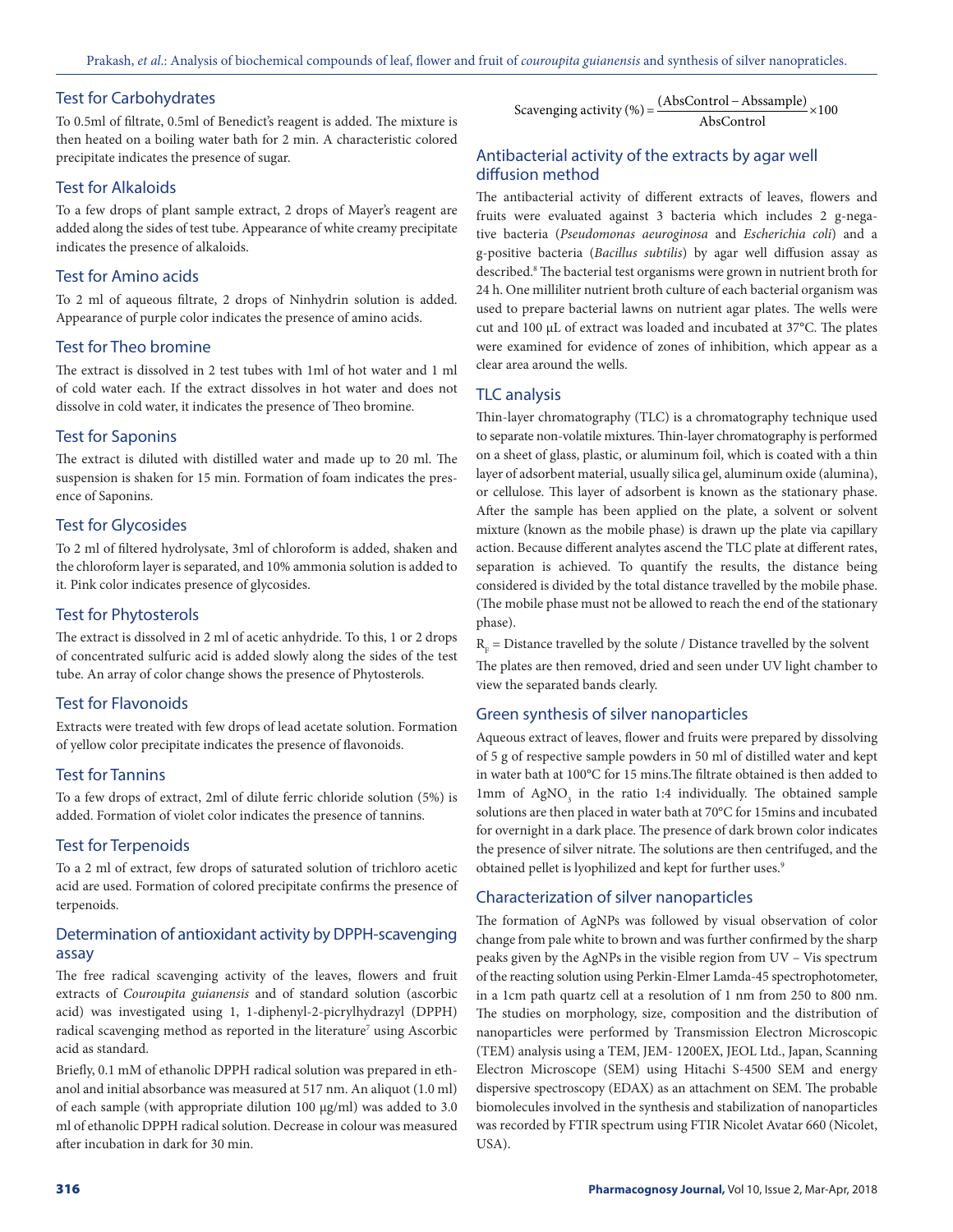## **RESULTS AND DISCUSSION**

The quest for new therapeutic agents is a continuous process and the role of natural compounds especially plant based products has gained immense attention as they remain a source of a wide range of chemical compounds that can be used for various medical purposes. In this scenario, the present investigation was carried out to explore the potential of the medicinal plant *Couroupita guianensis*. The study was started by initially identifying the physical characteristics of the extracts in the powder form followed by analysis of the extracts obtained using different solvents.

# **POWDER CHARACTERISTICS**

The present investigation has described the characteristics of the plant powder and the extracts and is given in Table 1.

It is found that the fruit has the foul odor as reported in.<sup>10</sup> It may due to the presence of sulphur compounds in the fruit.<sup>11</sup> Extraction procedure plays a crucial role in the analysis of bioactive compounds both qualitatively and quantitatively.12 Various solvents were used in the present work for various parts of the plant namely leaves, flowers and fruits of *Couroupita guianensis.* It reveals that the ethyl acetate and chloroform extract of fruit have shown reddish violet and brownish purple color respectively. This may be due to the presence of indurubin (reddish pink pigment) in the fruit.13

#### Phytochemical analysis of *Couroupita guianensis*

A comparison of phytochemicals of different plant parts in different solvents was carried out and the results were provided in Table 2. Most of the phytochemicals were found to be observed in ethyl acetate and ethanol extracts than the water extracts in all the three plant parts. Carbohydrates, alkaloids, proteins, glycosides, Phytosterols, Flavonoids, tannins, Theobromine and terpenoids were found to be present in all the extracts except for saponins which is supported by the studies.<sup>14</sup> Proteins and terpenoids were found to be absent in all water extracts. Flavonoids are the most important plant pigments for coloration<sup>15</sup> and it is found to be highly present in fruit extracts which lead us to the conclusion that this may be responsible for the color of the extracts.

The obtained results show that the distribution of bioactive compounds not only varies from plant to plant but also varies within the parts of a plant. Phytochemical compounds present in the plants may not be necessarily required for normal functioning of the plant, but have a beneficiary effect on health or play an active role in amelioration of disease.

# Free radical scavenging activity of *Couroupita guianensis* extracts

Antioxidants acts as a defense mechanism that protects against oxidative damage and include compounds to remove or repair damaged molecules.<sup>16</sup> Oxidative stress is a factor for many human diseases as either a cause or an effect. Plants are the source of medication for preventive, curative, protective or promotive purposes.<sup>7</sup> Imbalance leads to damage of important biomolecules and organs with potential impact on the whole organism.

Antioxidants can delay, inhibit or prevent the oxidation of oxidizable materials by scavenging free radicals and diminishing oxidative stress (Philip, 2004). Natural antioxidants have been studied extensively for decades to find compounds protecting against many diseases related to oxidative stress and free radical-induced damage.

To date, many plants have been claimed to pose beneficial health effects such as antioxidant properties.<sup>17</sup> So the present investigation was started with an aim to evaluate the free radical scavenging activity of various extracts of *Couroupita guianensis.* The efficiency of the antioxidants in

the extracts was determined by the  $IC_{50}$  values, denoting the concentration of the sample required to scavenge 50% of the DPPH free radicals and the results are provided in Table 3.

The results clearly indicate that though the leaf, flower and fruit extracts showed scavenging activity, the effect was less than the standard. 50 % inhibition was obtained by the standard at 200 (*µ*g/ml) but the same effect was brought about by higher concentration of flower and leaf extracts. Of the three extracts flower extracts showed comparatively higher activity than the others suggesting the presence of more amounts of antioxidant compounds in flower. The activity of ethyl acetate and chloroform extracts was more than the water extracts from all plant parts which supports our initial screening where the water extract showed the presence of minimal phytochemicals thereby showing negligible antioxidant activity. On the other hand, fruit chloroform extract showed more inhibition (67.85%) than others and is on par with the standard there by making it the most effective part of the plant in terms of antioxidant activity. The presence of polyphenols in the fruit which are responsible for antioxidant activity would have made it more effective than the others as reported by<sup>18</sup> earlier.

#### Antibacterial activity of *Couroupita guianensis* extracts

The antibacterial potential of the extracts was assessed against different bacteria by agar well diffusion method in comparison with standard antibiotic Streptomycin. The test organisms used were two gram negative bacteria (*Pseudomonas aeuroginosa*, *Escherichia coli*) and one gram positive bacteria (*Bacillus subtilis*). The results obtained were given in the Table 4.

The present investigation reveals that all the extracts except water extracts have shown significant antibacterial activity. From the results ( Figure 1), it was observed that zone of inhibition ( mm) against *Pseudomonas aeuroginosa* is found maximum in fruit chloroform extract (14mm) which is more than the positive control (10mm), leaf chloroform extract is found more effective (10 mm) against *Escherichia coli*) but less than its positive control (11 mm) and both leaf ETAC (13 mm) and chloroform (13 mm) extract has shown the maximum potential against *Bacillus subtilis* more than its positive control (6mm and 10mm respectively) .

Hence it is found that the chloroform extracts exhibit the high potential activity against both g positive and g negative bacteria. Since water extracts didn't answer so well in any of the above tests, future study is focused only on ethyl acetate and chloroform extracts

# Thin layer chromatography (TLC) analysis

TLC analysis of ethyl acetate and chloroform extracts of leaves, flowers and fruits of *Couroupita guianensis* revealed the presence of active compounds that were visualized in UV. Different solvent systems were tried for each extract to obtain the clear bands (Trial and error method). The solvent systems used are tried in different combinations based on the polarity of the compound as reported.19 The solvent system used, their ratio, number of bands obtained, and their  $R_F$  value is given in the following Table 5.

The standard solvent system tried was ethyl acetate (polar): hexane (non-polar) in the ratio 1:1 for which only the leaf ethyl acetate gives the positive result. The ratio is altered by increasing the hexane solvent for which the flower ethyl acetate gave the positive result, but only one band is formed. The other solvents used are methanol and chloroform which are polar and non-polar solvents respectively.

From the results, it is observed that the fruit ethyl acetate extract and flower and fruit chloroform extract have shown more than 4 bands. Pink and sky-blue color pigmentation was observed in the fruit extracts this may be due to presence of the pigments in the fruit. Leaf extracts runs very fast in the TLC plate when compared to the other extracts.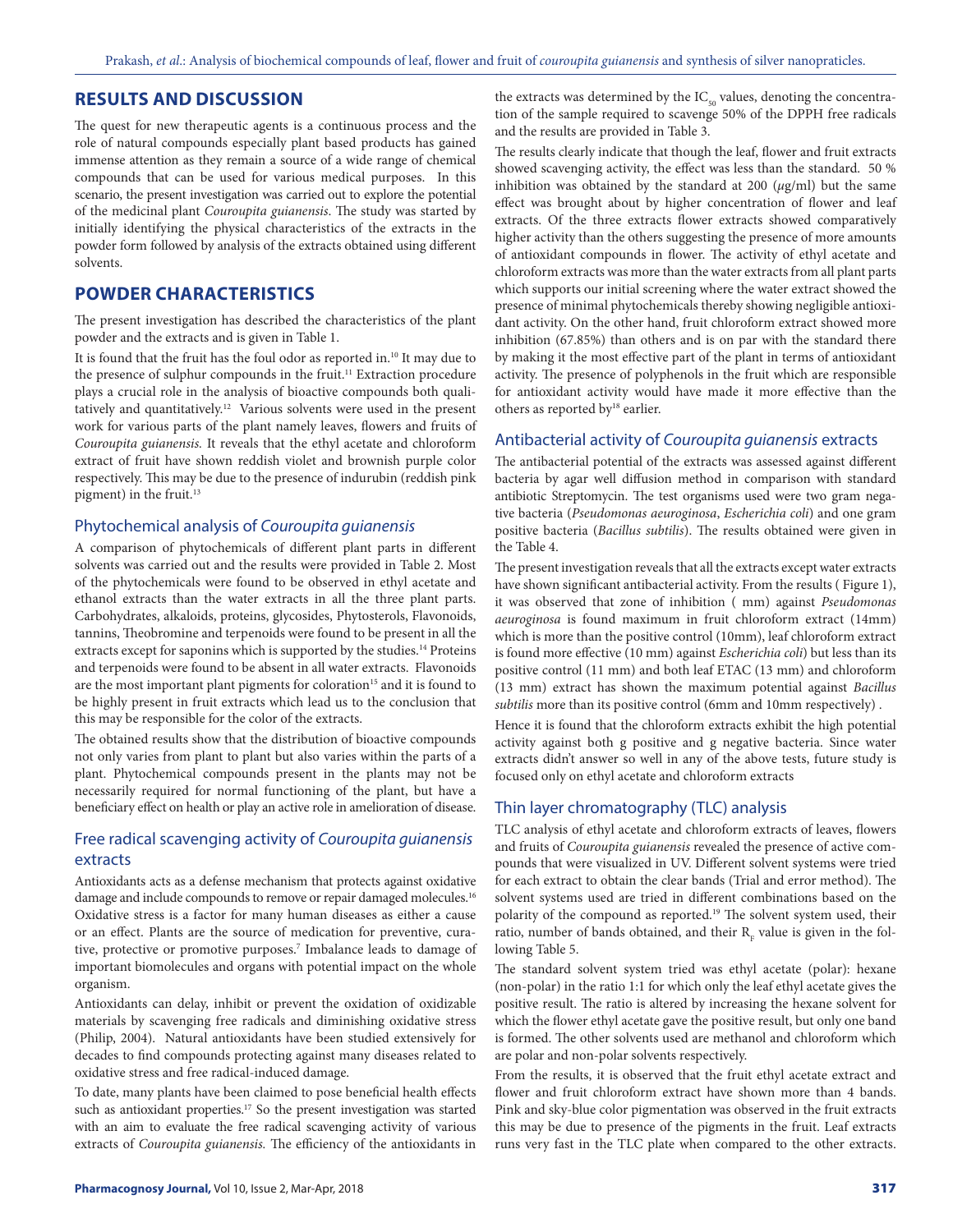| <b>POWDER CHARACTERISTICS</b> |                 |                                |                    |  |  |  |  |
|-------------------------------|-----------------|--------------------------------|--------------------|--|--|--|--|
| <b>CHARACTERS</b>             | <b>LEAF</b>     | <b>FLOWER</b>                  | <b>FRUIT</b>       |  |  |  |  |
| Colour                        | Green           | Light brown                    | Dark brown         |  |  |  |  |
| Odour                         | Acceptable      | Acceptable                     | Foul               |  |  |  |  |
| Taste                         | <b>Bitter</b>   | Bitter                         | <b>Bitter</b>      |  |  |  |  |
| Texture                       | Smooth          | Smooth                         | Rough              |  |  |  |  |
|                               |                 | <b>EXTRACT CHARACTERISTICS</b> |                    |  |  |  |  |
| <b>SAMPLES</b>                | <b>EXTRACTS</b> | <b>COLOUR</b>                  | <b>CONSISTENCY</b> |  |  |  |  |
|                               | Ethyl acetate   | Dark green                     | Sticky             |  |  |  |  |
| Leaf                          | chloroform      | Green                          | Semi solid         |  |  |  |  |
|                               | Aqueous         | Brownish green                 | Watery             |  |  |  |  |
|                               | Ethyl acetate   | Light brown                    | Watery             |  |  |  |  |
| Flower                        | Chloroform      | Brown                          | Semi solid         |  |  |  |  |
|                               | Aqueous         | Dark brown                     | Watery             |  |  |  |  |
|                               | Ethyl acetate   | Reddish violet                 | Resinous           |  |  |  |  |
| Fruit                         | Chloroform      | Brownish purple                | Oily               |  |  |  |  |
|                               | Aqueous         | Sand                           | Watery             |  |  |  |  |

#### **Table 1: Physical characteristics of leaf, flower and fruit powder and extracts.**

#### **Table 2: Phytochemical analysis of the extracts.**

|                   |                          | <b>Leaf extracts</b>     |                          |             | <b>Flower extracts</b> |                          |             | <b>Fruit extracts</b> |                          |
|-------------------|--------------------------|--------------------------|--------------------------|-------------|------------------------|--------------------------|-------------|-----------------------|--------------------------|
| <b>COMPONENTS</b> | <b>ETAC</b>              | CHCL,                    | H <sub>2</sub> O         | <b>ETAC</b> | CHCL,                  | H <sub>2</sub> O         | <b>ETAC</b> | CHCL,                 | H <sub>2</sub> O         |
| Carbohydrates     | $++$                     | $+$                      | $++$                     | $++$        | $++$                   | $+$                      | $++$        | $++$                  | $+$                      |
| Alkaloids         | $++$                     | $++$                     | $+$                      | $+$         | $++$                   | $+$                      | $++$        | $++$                  | $++$                     |
| Proteins and A.A. | $++$                     | $++$                     | $\overline{\phantom{a}}$ | $+$         | $++$                   | $\overline{\phantom{a}}$ | $++$        | $++$                  | $\overline{\phantom{a}}$ |
| Theobromine       | $+$                      | $+$                      | $+$                      | $++$        | $^{+}$                 | $+$                      | $+$         | $+$                   | $+$                      |
| Saponins          | $\overline{\phantom{0}}$ | $\overline{\phantom{a}}$ | $\overline{\phantom{0}}$ |             |                        |                          |             |                       | $\overline{\phantom{a}}$ |
| Glycosides        | $+$                      | $++$                     | $+$                      | $++$        | $+$                    | $+$                      | $+$         | $++$                  | $+$                      |
| Phytosterols      | $++$                     | $+$                      | $+$                      | $+$         | $+$                    | $\overline{\phantom{a}}$ | $++$        | $+$                   | $+$                      |
| Flavonoids        | $+$                      | $++$                     | $\overline{\phantom{a}}$ | $+$         | $+$                    | $+$                      | $++$        | $++$                  | $+$                      |
| Tannins           | $+$                      | $+$                      | $+$                      | $+$         | $++$                   | $+$                      | $+$         | $++$                  | $+$                      |
| Terpenoids        | $++$                     | $+$                      |                          | $+$         | $++$                   | $\overline{\phantom{a}}$ | $++$        | $++$                  | $\overline{\phantom{a}}$ |

(ETAC = Ethyl acetate, CHCL<sub>3</sub> = Chloroform, H<sub>2</sub>O = Water; ++ represents highly present, + represents moderately present and - represents absent)

|                                      | % Inhibition  |             |                       |                  |             |                     |                  |       |                      |                  |  |
|--------------------------------------|---------------|-------------|-----------------------|------------------|-------------|---------------------|------------------|-------|----------------------|------------------|--|
| <b>Concentration</b><br>$(\mu g/ml)$ | Ascorbic acid |             | <b>Flower Extract</b> |                  |             | <b>Leaf Extract</b> |                  |       | <b>Fruit Extract</b> |                  |  |
|                                      |               | <b>ETAC</b> | CHCL,                 | H <sub>2</sub> O | <b>ETAC</b> | CHCL,               | H <sub>2</sub> O |       | ETAC CHCL            | H <sub>2</sub> O |  |
| 50                                   | 11.9          | 13.09       | 2.38                  | 1.19             | 3.5         | 2.38                | 1.19             | 14.28 | 9.523                | 1.19             |  |
| 100                                  | 25            | 29.76       | 5.95                  | 2.38             | 10.71       | 16.66               | 3.57             | 23.8  | 22.61                | 4.76             |  |
| 150                                  | 33.33         | 30.95       | 21.42                 | 4.76             | 17.85       | 26.19               | 8.33             | 29.76 | 38.09                | 8.33             |  |
| 200                                  | 51.19         | 47.61       | 30.95                 | 7.142            | 30.95       | 29.76               | 11.9             | 38.09 | 42.85                | 10.71            |  |
| 250                                  | 72.6          | 54.76       | 41.66                 | 10.71            | 50          | 44.08               | 15.48            | 45.23 | 61.9                 | 13.09            |  |
| 300                                  | 75            | 59.52       | 50                    | 14.285           | 55.9        | 51.19               | 16.67            | 53.57 | 67.85                | 19.04            |  |

**Table 3: Antioxidant activity of** *Couroupita guianensis.*

The flower extracts were light in color hence it is difficult to interpret the sample run when placed inside the solvent system. Leaf b) Flower c) Fruit

RF obtained denotes the polarity of the separated bands, larger the RF values lower the polarity of the compounds and vice versa. That is the RF value obtained is inversely proportional to the polarity of the compound. From the results obtained, it may be interpreted that these extracts have many different bioactive compounds which can be further analyzed by GC-MS in future work. The picture representation was shown in the Figure 2.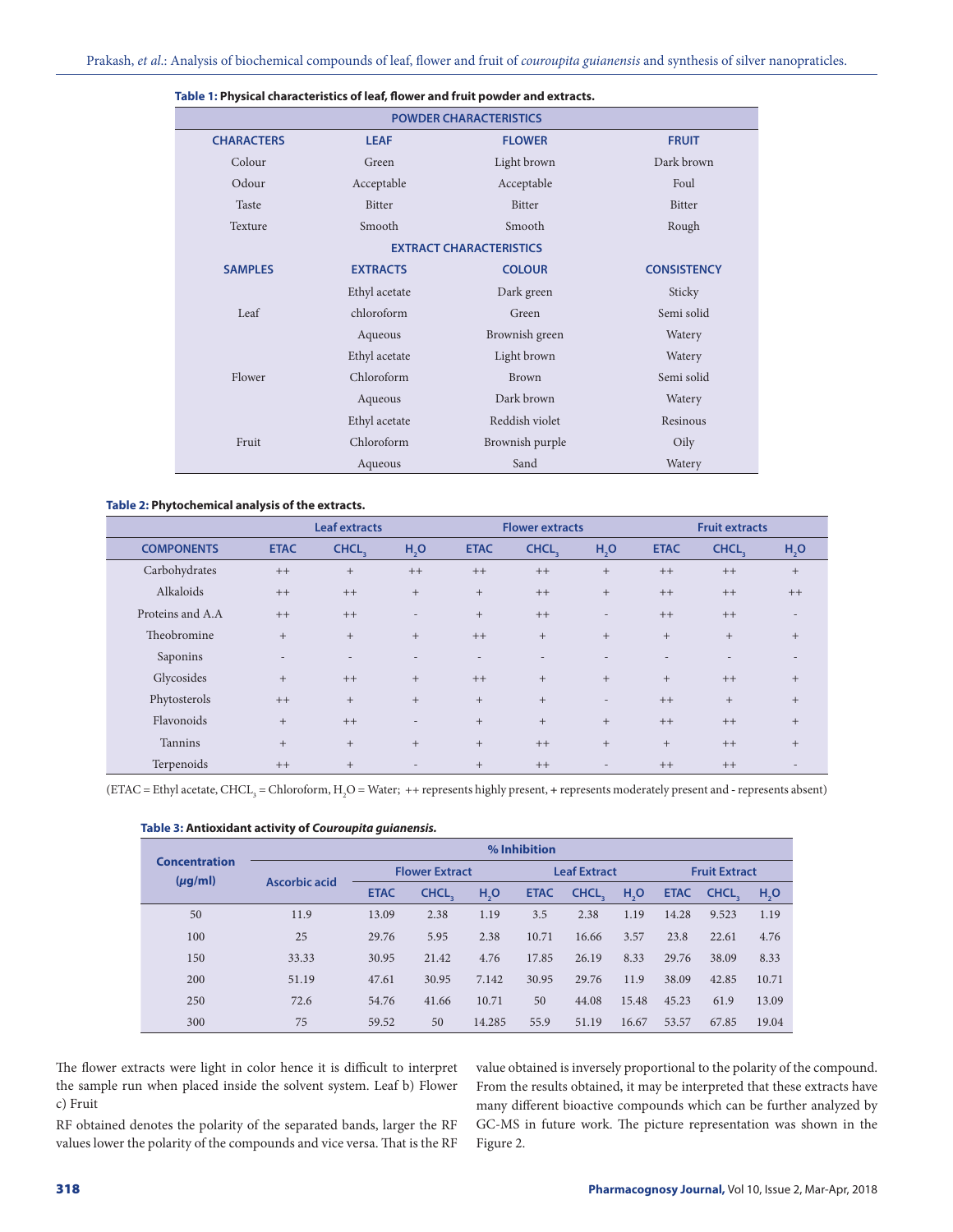|                             |                 |             |                       | . .              | -               |             | Zone of inhibition (mm) |                  |                 |             |                      |                  |
|-----------------------------|-----------------|-------------|-----------------------|------------------|-----------------|-------------|-------------------------|------------------|-----------------|-------------|----------------------|------------------|
| <b>Test organism</b>        | <b>Positive</b> |             | <b>Flower Extract</b> |                  | <b>Positive</b> |             | <b>Leaf Extract</b>     |                  | <b>Positive</b> |             | <b>Fruit Extract</b> |                  |
|                             | control         | <b>ETAC</b> | CHCL,                 | H <sub>2</sub> O | control         | <b>ETAC</b> | CHCL,                   | H <sub>2</sub> O | control         | <b>ETAC</b> | CHCL.                | H <sub>2</sub> O |
| Pseudomonas<br>aeuroginosa  | 6               |             | $\overline{2}$        | nil              | 10              | 4           |                         | nil              | 6               | 5           | 14                   | nil              |
| Escherichia<br>coli         | 12              | 3           | 3                     | 3                | 11              | 8           | 10                      | nil              |                 | 9           | 8                    | nil              |
| <b>Bacillus</b><br>subtilis | 6               | 10          | 5                     | 3                | 10              | 13          | 13                      | nil              | 9               | 8           | 10                   | nil              |

#### **Table 4: Antibacterial activity of various extracts of** *Couroupita guianensis.*

# **Table: 5 Thin Layer Chromatography results.**

| <b>EtOH Extracts</b> | Leaf                              | <b>Flower</b>                     | Fruit                                    |
|----------------------|-----------------------------------|-----------------------------------|------------------------------------------|
| Mobile Phase         | HEX:ETAC(1:1)                     | HEX:ETAC(3:2)                     | HEX:ETAC:MeOH (3:1:1)                    |
| RF Value             | 0.61, 0.761 and 0.833             | 0.828                             | 0.212,0.297,0.489,0.595,0.744, and 0.914 |
| CHCL, Extracts       | HEX:ETAC:MeOH (3:1:1)             | HEX:ETAC:MeOH:CHCL,               | HEX:ETAC:MeOH (2:1:2)                    |
| RF Value             | 0.425, 0.475, 0.725, 0.800, 0.825 | 0.485, 0.585, 0.658, 0.756, 0.804 | 0.660, 0.720, 0.760                      |

#### **Table: 6 Antibacterial activity of synthesized silver nanoparticles.**

|                       | Zone of inhibition (mm)                  |                          |                         |  |  |  |  |  |
|-----------------------|------------------------------------------|--------------------------|-------------------------|--|--|--|--|--|
| <b>SAMPLES</b>        | <b>Pseudomonas</b><br><i>aeuroainosa</i> | <b>Bacillus subtilis</b> | <b>Escherichia coli</b> |  |  |  |  |  |
| Streptomycin          |                                          |                          | 10                      |  |  |  |  |  |
| Leaf - nanoparticles  |                                          |                          |                         |  |  |  |  |  |
| Flower-nanoparticles  | 14                                       | 15                       | 13                      |  |  |  |  |  |
| Fruit - nanoparticles |                                          |                          |                         |  |  |  |  |  |



**Figure 1:** Antibacterial activity of plant extracts.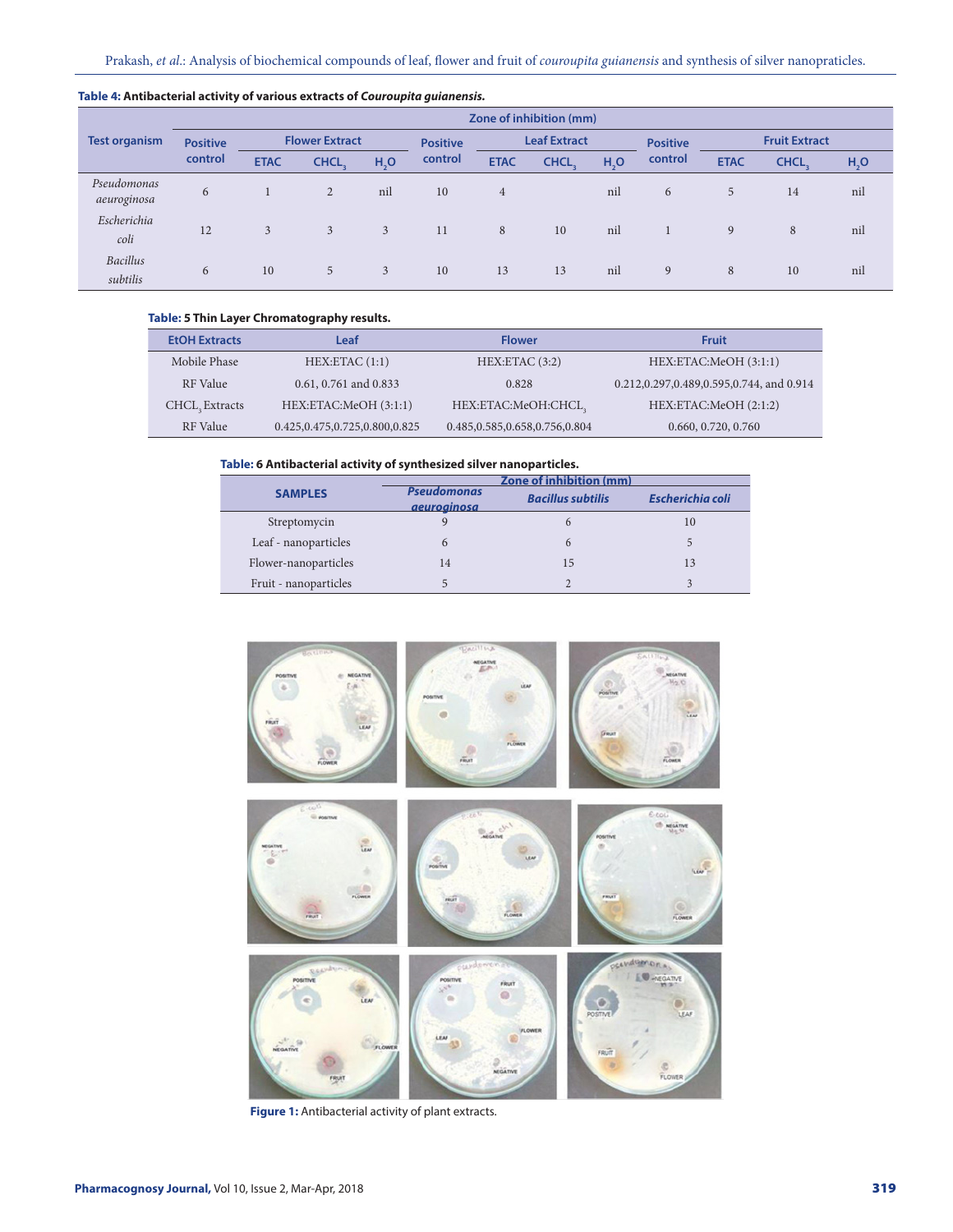

**Figure 2:** TLC analysis of the extracts A) Ethyal acetate Extract: a) Leaf b) Flower c)Fruit B) Chloroform Extracts: a) Leaf b) Flower c)Fruit.

Synthesis of silver nanoparticles

The ability of the extracts of *Couroupita guianensis* to reduce metals to nano sizes was checked by aqueous extracts of leaves, flowers and fruits of *Couroupita guianensis* using 1mM of AgNO3. The formation of silver nanoparticles was initially observed by the change in colour from pale white to brown. This change was very clearly noticed with the flower extract unlike the leaf and fruit extract that didn't show notable colour change.

# UV-Visible spectroscopy

The characteristic brown color arises due to excitation of surface plasmon vibrations in the silver metal nanoparticles.<sup>20,21</sup> This bioreduction of Silver nitrate ions was followed by UV-vis spectroscopy (Figure 3). The leaf, flower and fruit synthesized nanoparticles showed absorbance peak at 416 nm, 434 nm and 416 nm respectively indicating the presence of spherical or roughly spherical AgNPs that remained the same throughout the reaction period, suggesting that the particles are dispersed in the aqueous solution with no evidence for aggregation.<sup>22</sup>

#### Antibacterial activity of silver nanoparticles

The antibacterial potential of FSNPs was evaluated by agar well diffusion method using Streptomycin as standard. The test organisms used were two g negative bacteria (*Pseudomonas aeuroginosa*, *Escherichia coli*) and one g positive bacteria (*Bacillus subtilis*). The results are given in the Table 6 and Figure 4.

From the results obtained, the FSNPs show maximum zone of inhibition against all the test organisms than the standard. It may be because of the phytochemical constituents present in the flower that helps in the reduction of silver nanoparticles and these nanoparticles may diffuse through the medium more effectively than the others. Since flower synthesized nanoparticles (FSNPs) showed more efficient results, these FSNPs were characterized using instrumental analyses.



**Figure 3:** Color Change of Silver nanoparticles; UV-Vis spectrum of Silver nanoparticles B) Leaf C) Flower C) Fruit.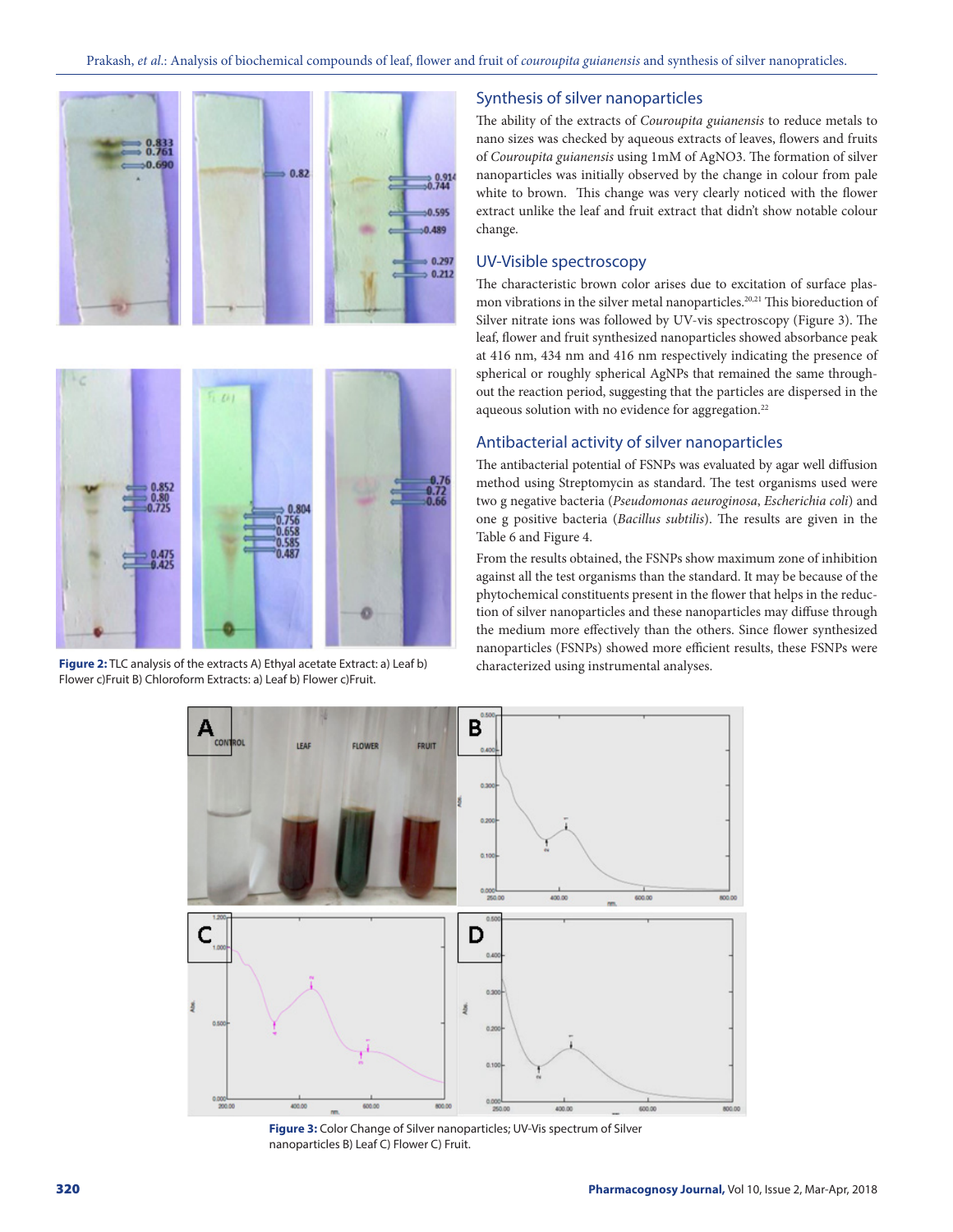

**Figure 4:** Antibacterial activity of silver nanoparticles.



**Figure 5:** SEM micrograph and EDX analysis of flower synthesized Silver nanoparticles.

#### Characterization of silver nanoparticles

The formation of silver nanoparticles was confirmed by color change and UV-Vis spectrum. The morphology and size of the nanoparticles and their elemental composition was determined by SEM-EDAX analysis. SEM is routinely used to generate high-resolution images of shapes of objects and to show spatial variations in chemical compositions. In the present work, SEM technique was employed to visualize the size and shape of silver nanoparticles (Figure 5).

The shape of the nanoparticles was spherical with the size in the range of 15-57 nm and were found to be clustered. Similar shape of silver nanoparticles is reported.23 The silver nanoparticles formed are not mono disperse in nature. The larger silver particles may be due to the aggregation of the smaller ones.<sup>24</sup> The difference in size may be due to the availability of different quantity and nature of capping agents present in the flower extract. This is also supported by the shifts and difference in areas of the peaks obtained in the FTIR analysis.

EDX analysis is used to give the qualitative as well as quantitative status of elements in the sample. Figure shows elemental profile of synthesized nanoparticles using cannonball flower extracts. The EDX spectrum reveals strong signal in the silver region and confirms the presence of silver. Metallic silver nano crystals generally show typical optical absorption peak approximately at 3 KeV due to Surface Plasmon resonance.<sup>25</sup> The elemental analysis of the silver nanoparticles shown in the Figure revealed highest proportion of silver followed by C, and Ca. Other peak corresponding to Cu in the EDX is an artifact of the Cu-grid on which the sample was coated.<sup>26</sup> There were no other peaks and this confirms the complete reduction of silver compounds to silver nanoparticles as shown in the spectrum.



**Figure 6:** FTIR spectra of silver nanoparticles.

FTIR spectral analysis of the silver nanoparticles was carried out to identify the nature of compounds present in the sample. FTIR spectra provides information about the local molecular environment of the organic molecules on the surface of nanoparticles. In the present work, FTIR spectral measurements were carried out to identify the potential biomolecules in cannonball flower extract that may be responsible for reducing and capping the bio reduced silver nanoparticles.<sup>27</sup> The observed intense bands were compared with standard values to identify the functional groups. The FTIR spectra of pure flower extract (FE) and flower synthesized nanoparticles (FSNPs) sample were compared and it showed considerable variation in the peaks of spectra (Figure 6).

Seventeen peaks were found in the flower sample where as in the purified silver nanoparticles only 12 peaks were found. The reduction of certain peaks is the clear indication of the loss of certain groups. The band at 3398.63 and 3351.37 cm**−1** in the FE and FSNPs spectra corresponds to O**–**H stretching vibration indicating the presence of alcohol and phenol. A peak at 1726.32 (ester group) is found only in the spectrum of FE and not found in the FSNPs (Figure 8). The wave number from 1200-800cm-1 has 5 stretches in FE which is responsible for N**–**H stretch vibration present in the amide linkages of the proteins. These functional groups have role in stability/capping of silver nanoparticles as reported in many studies 28,29 but only one stretch is found in nanoparticles. Hence from the results obtained it may be concluded that these changes in the functional groups may be responsible for the formation of bio reduced silver nanoparticles.

# **CONCLUSION**

The aim of the present investigation is to compare the various extracts of leaves, flower and fruits of *Couroupita guianensis* which showed variation in the physical characteristics. The presence of phytochemicals was noticed predominantly in ethyl acetate and chloroform extracts compared to the water extract. When checked for bioactivities, the ethyl acetate and chloroform extracts only showed effective antioxidant and antibacterial activity compared to water extracts indicating the presence of phytochemicals in these compounds which was further confirmed by TLC analysis that showed many bands in flower and fruit extracts. These extracts were also tested for their ability to synthesize silver nanoparticles. Flower extracts showed the formation of silver nanoparticles better than the other parts and also these showed good antimicrobial activity against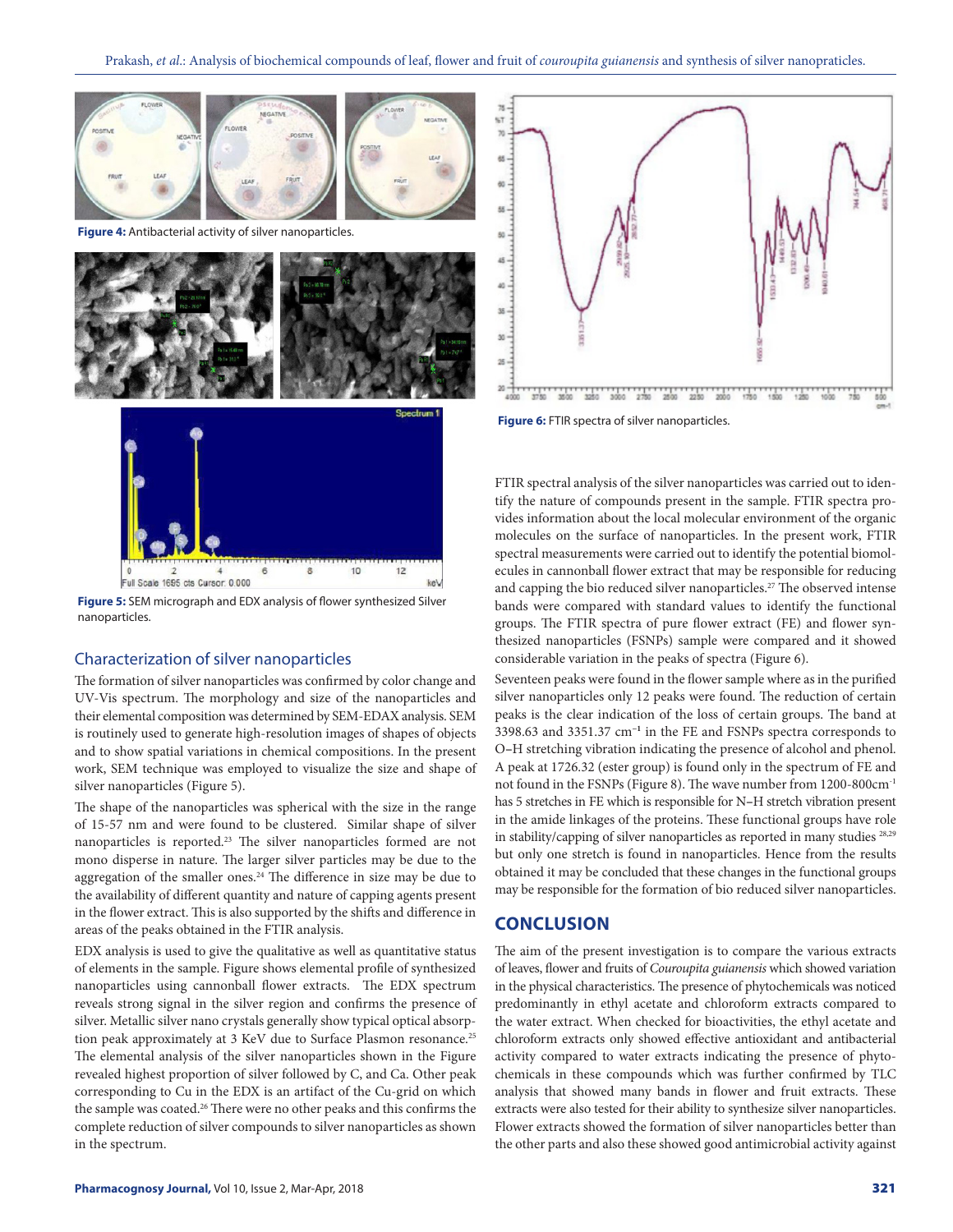the test organisms. These nanoparticles were found to be spherical with size in the range of 15-57 nm. This study therefore proves the variation in the different parts of the plant in terms of phytochemicals as well as bioactivities and hence suggests the efficient use of these plant parts appropriately for medical and industrial uses.

#### **ACKNOWLEDGEMENT**

The authors would like to thank Sathyabama University for the support in carrying out the research.

# **CONFLICT OF INTEREST**

The authors declare that there is no conflict of interest.

# **ABBREVIATIONS USED**

**Cm:** Centimeter; **Mm:** Millimeter; **Nm:** Nanometer; **ETAC:** Ethyl acetate; **CHCL**<sub>3</sub>: Chloroform; **IC**<sub>50</sub>: Inhibitory concentration of 50%; **HEX:** Hexane; MeOH: Methanol; RF: Retention factor; AgNO<sub>3</sub>: Silver nitrate; **UV-Vis:** Ultra Violet-Visible Spectroscopy; **FTIR:** Fourier Transform Infrared Spectroscopy; **SEM:** Scanning Electron Microscopy; **EDX:** Energy-Dispersive X-ray spectroscopy; **DPPH:** 1, 1-diphenyl-2-picrylhydrazyl; **TLC:** Thin Layer Chromatography.

#### **REFERENCES**

- 1. Abdul Wadood, MehreenGhufran, Jamal SB, Naeem M, Ajmal Khan, Rukhsana Ghaffar and Asnad. Phytochemical analysis of medicinal plants occurring in local area of mardan. Biochem Anal Biochem. 2013;2(4):1-4.
- 2. Asadujjaman, Aslam-Hossain, Karmakar UK. Assessment of DPPH free radical scavenging activity of some medicinal plants. Journal of medicinal plant studies. 2013(1): 1161-5.
- 3. Udapudi B, Naik PK, Savadatti ST, Rupali Sharma, Samprita Balgi. Synthesis and characterization of silver nanoparticles. International Journal of Pharmacy and Biological Sciences. 2003;2(3):10-4.
- 4. Gousia SK, Kumar AK, Kumar TV, Latha NL. Biological activities and medicinal properties of *Couroupita guianensis*. International Journal of Pharmacy and Pharmaceutical Science Research. 2013;3(4):140-3.
- 5. Gupta SK, Ghoshal M, Choudary D, Mandal P. Assessment of Antioxidant activity and polyphenolic content of *Couroupita guianensis* during flower and fruit maturation. International Journal of Recent Scientific Research 5(5):940-7.
- 6. Karthika R, Sevarkodiyone SP. Synthesis and characterization of silver nanoparticles using aqueous extract goat faecal pellets. International journal of current science research. 2015;1(1):1-7.
- 7. Kaviya S, Santhanalakshmi J, Viswanathan B, Muthumar J, Srinivasan. Biosynthesis of silver nanoparticles using citrus sinensis peel extract and its antibacterial activity. Spectrochimica Acta Part A: Molecular and Biomolecular Spectroscopy. 2011;79(3):594-8.
- 8. Manimegalai S, Sridharan TB, Pathy MR, Rajeshwari V. Antioxidant, phytochemical screening and antimicrobial activity of *Couroupita guianensis* flower extract. Der Pharmacia Lettre. 2014;6(6):251-6.
- 9. Minaeian S, Shahverdi AR, Nohi AS, Shahverdi HR. Extracellular biosynthesis of silver nanoparticles by some bacteria. J. Sci. I. A. U (JSIAU). 2008;17(66):1-4.
- 10. Mohammed A, Bhawani SA, Sharma S. Analysis of Herbal products by Thin Layer Chromatography: A review. International Journal of Pharma and Bio Sciences. 2010; 1(2):1-50.
- 11. Nelson EK, Wheeler DH. Some constituents of the cannonball fruits. J. Am. Chem. Soc. 1937;59(12):2499-2500.
- 12. Niraimathi KL, Sudha V, Lavanya R, Brindha P. Biosynthesis of silver nanoparticles using Alternanthera sessilis (Linn.) extract and their antimicrobial, antioxidant activities Colloids and Surfaces B: Biointerfaces. 2013;102:288-91.
- 13. Philip Molyneux, Songklanakarin J. The use of the stable free radical Diphenyl Picryl Hydrazyl (DPPH) for estimating antioxidant activity. Songklanakarin J. Sci. Technol. 2004;26(2):211-9.
- 14. Prakash P, Gnanaprakasam P, Emmanuel R, Arokiyaraj S, Saravanan M. Green synthesis of silver nanoparticles from leaf extract of *Mimusops elengi*, Linn. for enhanced antibacterial activity against multi drug resistant clinical isolates. Colloids and Surfaces B: Biointerfaces. 2013;108:255-9.
- 15. Tiwari P, Kumar B, Kaur M, Kaur G, Kaur H. Phytochemical screening and extraction: a review. International Pharmaceutica sciencia. 2011;1(1):98-106.
- 16. Deavaraj P, kumara P, Aarti C, Renganathan A. Synthesis and characterization of silver nanoparticles using cannonball leaves and their cytotoxic activity against MCF-7 cell line. Journal of Nanotechnology. 2013;3:1-5.
- 17. Priti B, Ravindra TV, Adivarekar. Extraction of indigo dye from *Couroupita guianensis* and its application of cotton fabric. Fashion and Textiles. 2014;1(1):16.
- 18. Raveendra B, Kiran S, Kumari V, Jyothi R, Bhavani D. "UV Spectrophotometric Method for the Estimation of Roflumilast in Human Serum. Pharm Anal Acta. 7(6):1-4.
- 19. Singh R, Kumari N, Gangwar M, Nath G. Qualitative characterization of phytochemical and *in vitro* antimicrobial evaluation of leaf extract of *Couroupita guianensis* Aubl - a threatened medicinal tree. Int J Pharm Pharm Sci. 2015;7(7):212-5.
- 20. Sadowski Z, Maliszewska IH, Grochowalska I, Polowczyk T, Ozlecki. Synthesis of silver nanoparticles using microorganisms. Materials Science-Poland. 2008; 26(2):419-24.
- 21. Banu SK, Catherine L. General techniques involved in phytochemical analysis. International Journal of Advanced Research in Chemical Science. 2015;2(4):25-32.
- 22. Saifuddin N, Wong CW, Nuryasumira AA. Rapid Biosynthesis of Silver Nanoparticles Using Culture Supernatant of Bacteria with Microwave Irradiation. E-J Chem, 2009;6(1):61-70.
- 23. Sasidharan S, Chen Y, Saravanan D, Sundram KM, Latha YL. Extraction, isolation and characterization of bioactive compounds from plants' extracts. African Journal of Traditional Complementary and Alternative Medicines. 2011;8(1):1-10.
- 24. Satyavati GV, Raina MK, Sharma M. Medicinal Plants of India", Indian Council of Medical Research. Cambridge printing works: New Delhi. 1976;4.
- 25. Tailor Chandra Shekar and Goyal Anju. Antioxidant activity by DPPH radical scavenging method of ageratum conyzoids linn. Leaves.American Journal of Ethnomedicine. 2014;1(4):244-9.
- 26. Yamamoto Y, Gaynor RB. Therapeutic potential of inhibition of the NF-kappaB pathway in the treatment of inflammation and cancer. J Clin Invest. 2001; 107(2):135-42.
- 27. Yusuf, Zakir A, Shemau, Abdullahi A, Haalima SA. Phytochemical analysis of the methanol leaves extract of *Paullinia pinnata* linn. Journal of Pharmacognosy and Phytotherapy. 2014;6(2):10-16.

#### **SUMMARY**

This study tries to compare the antibacterial potential of various extracts of different parts of *Couroupita guianensis*. *Additionally, this study* demonstrates the ability of this plant in synthesizing silver nanoparticles in which it was noticed that flower extract was successful in synthesizing silver nanoparticles (*size 15 -57nm*) efficiently compared to that of leaf and fruit extracts which also showed significant antibacterial activity. Therefore this study advocates the potential of this plant in producing various bioactive compounds.